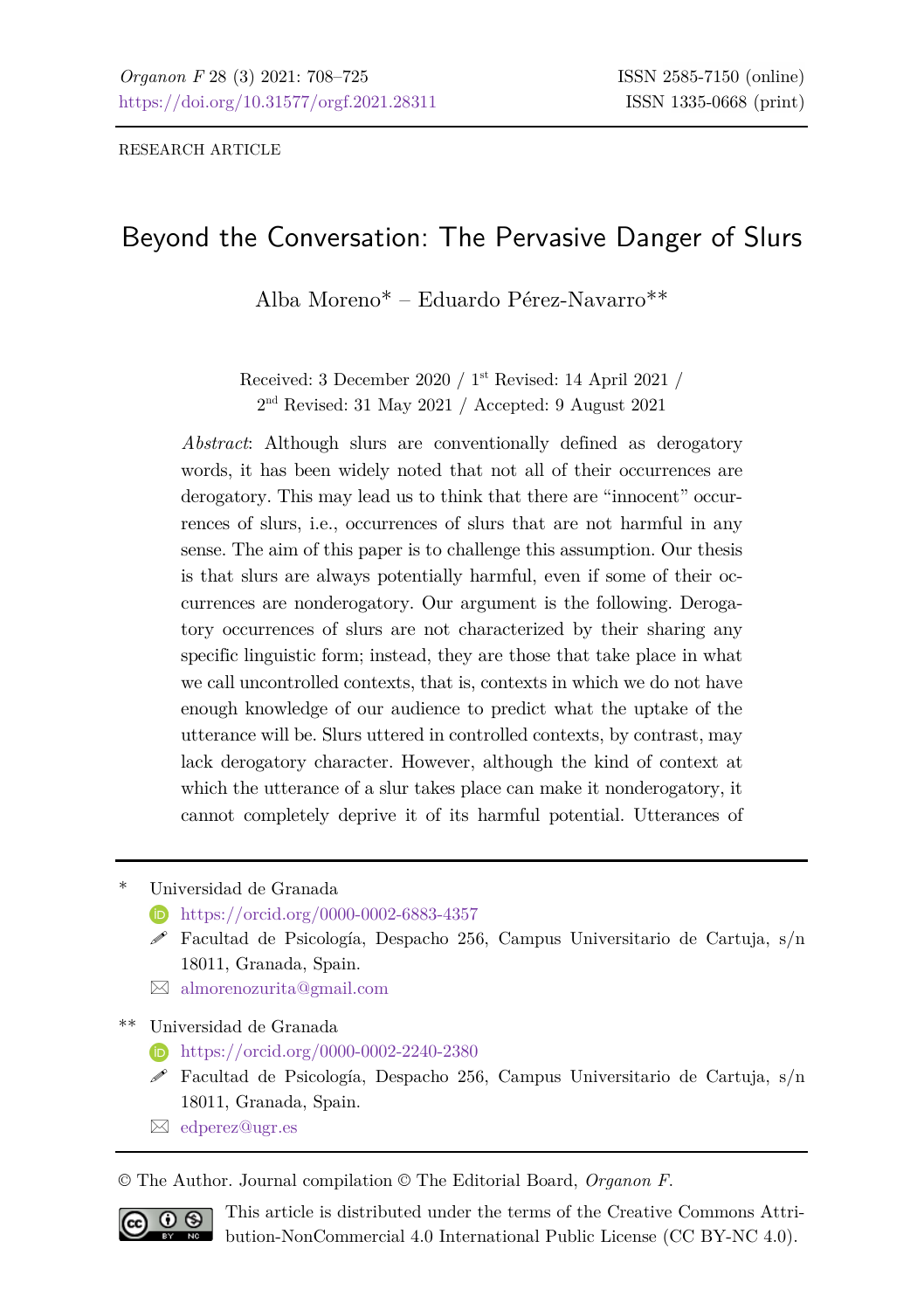slurs in controlled contexts still contribute to normalizing their utterances in uncontrolled contexts, which makes nonderogatory occurrences of slurs potentially harmful too.

*Keywords*: Context; derogation; nonderogatory occurrences of slurs; normalization; slurs.

## **1. Introduction**

Although slurs are conventionally defined as derogatory words, it has been widely noted that not all of their occurrences are derogatory. Cases of *mention*, in which we talk about the word rather than applying it to anybody, are the ones that most straightforwardly come to mind (see e.g. Hornsby 2001, 129–30). However, some full-fledged *uses* of slurs are standardly taken to be nonderogatory too. Among these, two kinds of uses have been most discussed. On the one hand, members of the target group can *appropriate* a slur in order to demarcate the group or foster solidarity or feelings of belonging, thus being able to use it in a nonderogatory way (see Bianchi 2014; Cepollaro 2017). But, on the other hand, we can also find nonderogatory uses of slurs that are not instances of appropriation—what have been called *nonderogatory, nonappropriated* (NDNA) uses of slurs (Hom 2008; see also Croom 20[1](#page-1-0)1, and section 2 of this paper for examples).<sup>1</sup> The fact that not all occurrences of slurs are derogatory, as mentions, appropriated and NDNA uses seem to prove, may lead us to think that there are "innocent" occurrences of slurs, i.e., occurrences of slurs that are not harmful in any sense.

The aim of this paper is to challenge this assumption. Our thesis is that slurs are always potentially harmful, even if some of their occurrences are nonderogatory. This does not mean that we take ourselves to be *prohibitionists* (see Anderson and Lepore 2013a, 2013b; see also Cepollaro, Sulpizio and Bianchi 2019, 33). That is, we do not think that it should be morally forbidden to utter a slur even when it is mentioned, for instance, for

<span id="page-1-0"></span><sup>1</sup> Other nonderogatory uses of slurs that have been discussed in the literature are referential (Anderson 2018) and identificatory (Zeman 2021) uses. We will briefly turn to these in section 3.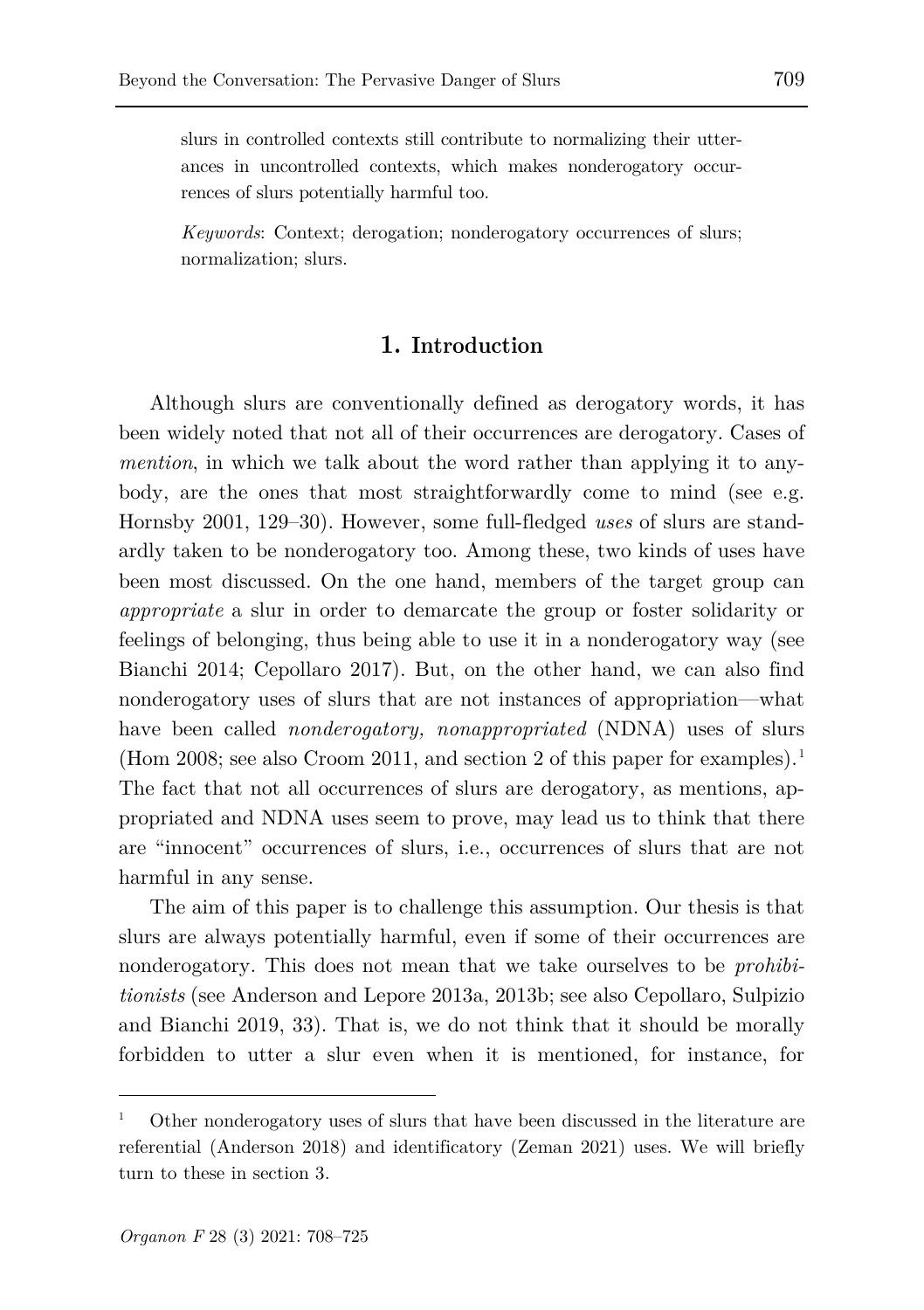pedagogical purposes. But we do think that the utterance of a slur always comes at a moral cost, which in cases like this may be worth paying.

Our argument is the following. Derogatory occurrences of slurs (which, following Hom (2010), we call "orthodox occurrences") are not characterized by their sharing any specific linguistic form; instead, they are those that take place in what we call *uncontrolled contexts*, that is, contexts in which we do not have enough knowledge of our audience to predict what the uptake of the utterance will be. Slurs uttered in *controlled* contexts, by contrast, may lack derogatory character. However, although the kind of context at which the utterance of a slur takes place can make it nonderogatory, it cannot completely deprive it of its harmful potential. Utterances of slurs in controlled contexts still contribute to *normalizing* their utterances in uncontrolled contexts, which makes nonorthodox occurrences of slurs potentially harmful too. It is not one of the aims of this paper to establish what makes utterances of slurs in uncontrolled contexts derogatory, nor in what sense exactly they are harmful. We just assume the common intuition that most occurrences of slurs are derogatory and in consequence harmful, and suggest that these coincide with those that take place in uncontrolled contexts. Our argument should be read as the conditional one that, *if* these occurrences of slurs are harmful, *then* all of them are potentially so.

Insofar as one of the outcomes of our work concerns the moral permissibility of mentioning a slur, it points in the same direction as Herbert (ms.), who argues that we should be careful even when merely *talking about* slurs. Her argument is that, just by mentioning these words, we already trigger harmful implicit associations.<sup>[2](#page-2-0)</sup> Although we share Herbert's concerns and reach a conclusion similar to hers, there are some differences between her work and ours that are worth commenting on. We will do so after presenting our argument.

The structure of the paper is as follows. In section 2, we review the distinction between derogatory and nonderogatory occurrences of slurs in terms of Hom's (2010) distinction between orthodox and nonorthodox occurrences of slurs. We argue that the difference between these two kinds of occurrences does not lie in the linguistic form of the sentence uttered, but

<span id="page-2-0"></span><sup>2</sup> We are greatly indebted to Cassie Herbert for kindly sharing her manuscript with us.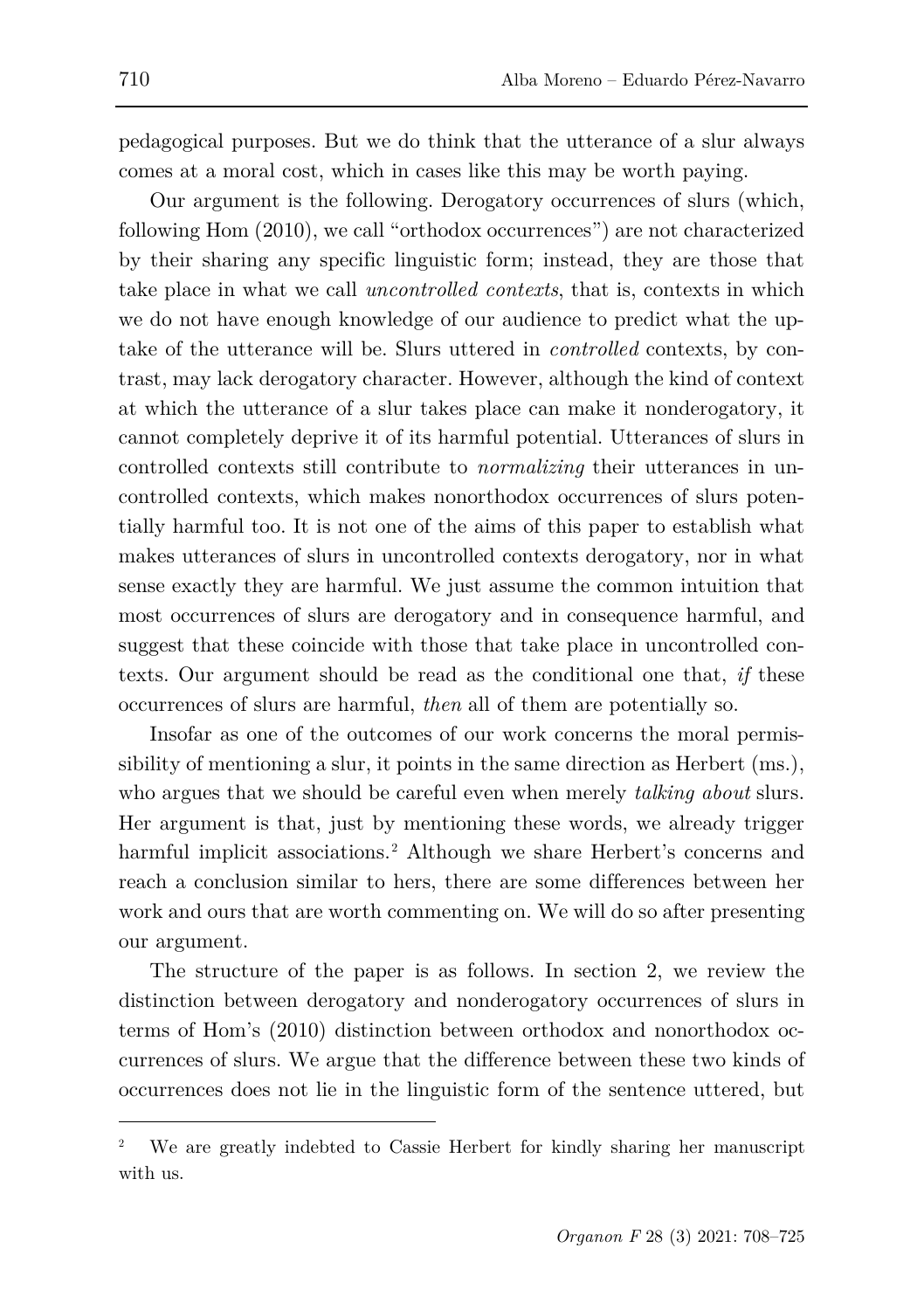in the context at which each of them takes place. In section 3, we flesh out what exactly this supposes by distinguishing between controlled and uncontrolled contexts; occurrences of slurs in uncontrolled contexts are always derogatory, while occurrences in controlled contexts may not be so. In section 4, we argue that occurrences of slurs in controlled contexts, even if sometimes not derogatory, have a normalizing potential that makes occurrences of slurs in uncontrolled contexts more likely. Hence, that an occurrence of a slur is nonderogatory does not mean that it does not have the potential to harm. We end the section by comparing our view with Herbert's (ms.). In section 5, finally, we discuss some of the consequences that our point may have for philosophical practice.

## **2. Nonorthodox occurrences of slurs**

In this section, we survey the different cases in which occurrences of slurs have been said to be nonderogatory. These will be the cases on which we will focus in subsequent sections to discuss whether the fact that they are not derogatory means that they are not problematic in any sense. At the end of the section, we will argue that these cases include *uses* of slurs, despite attempts to reduce all nonderogatory occurrences of slurs to cases of *mention*.

According to Hom (2010, 168–69), some occurrences of slurs (which he calls "orthodox occurrences") are nondisplaceable, while others (which he calls "nonorthodox occurrences") are displaceable. Orthodox occurrences are nondisplaceable because they are derogatory even when embedded, while nonorthodox occurrences are displaceable in the sense that they are not always derogatory. In this paper, we do not embrace a particularly precise conception of derogation. It should be enough to say that derogation is the application to an individual of a negative moral evaluation (Hom and May 2013, 310), which is "an objective feature of the semantic contents of pejorative terms"[3](#page-3-0) (Hom 2012, 397). This distinguishes derogation from

<span id="page-3-0"></span>This is not incompatible with accepting that some occurrences of slurs are derogatory and others are not. An occurrence of a slur can be nonderogatory because its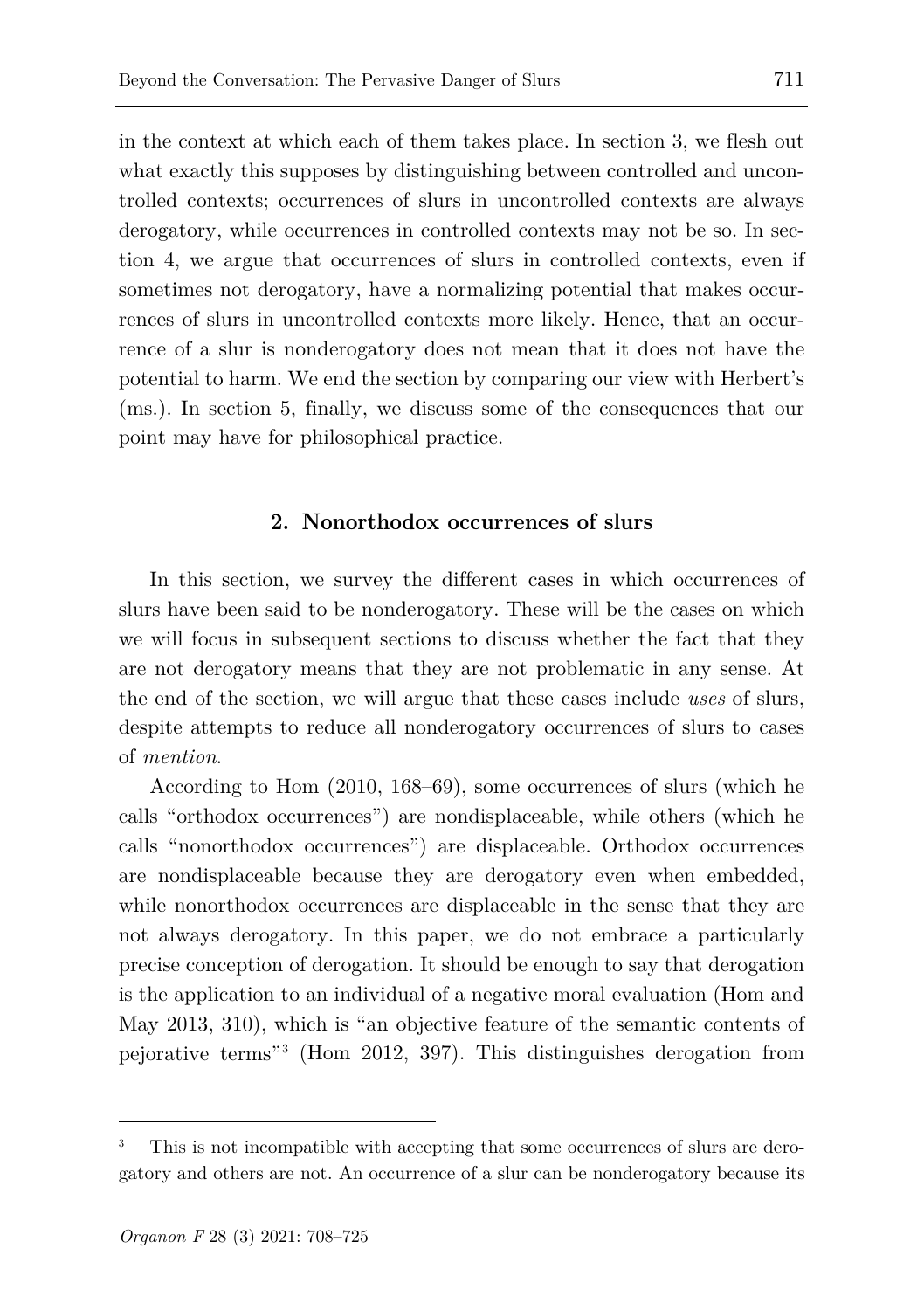mere offense, which is a psychological phenomenon depending on the beliefs and values of participants in the conversation. Moreover, slurs, are opposed to mere insults, derogate its target in virtue of their belonging to a certain social group. We will assume that this kind of derogation is harmful in some way—be it because it subordinates (Kukla 2018) or dehumanizes (Jeshion 2018) its target. Let '*S*' be a slur, and let us substitute it for the word that Hom uses in his examples of orthodox occurrences of slurs:

- (1) If there are *S*s in the building, then *X* will be relieved.
- (2) There are no *S*s in the building.
- (3) Are there *S*s in the building?
- (4) John said that there are *S*s in the building.
- (5) John said: 'There are *S*s in the building.'.
- (6) In the novel, there are *S*s in the building.

Hom takes ' $S'$  to be derogatory in  $(1-6)$ .<sup>[4](#page-4-0)</sup> He takes it to be so even if it appears in the antecedent of a conditional in (1), embedded under negation in (2), as part of a question in (3), reported in indirect style in (4) and in direct style in (5), and embedded under an "in the fiction" operator in (6) (see also Hornsby 2001, 129–130; Potts 2007, 166; Croom 2011, 347; Hom 2012, 384–385; Anderson and Lepore 2013a, 30; Croom 2014, 228). However, he does not take '*S'* to be derogatory in his example of a nonorthodox occurrence of a slur, which he takes from (Hom 2008, 429) and we reproduce here substituting '*N*' for the (alleged) neutral counterpart of '*S*': [5](#page-4-1)

(7) Institutions that treat *N*s as *S*s are morally depraved.

semantic content does not result in derogation when it interacts with features of the particular linguistic environment or context of utterance.

<span id="page-4-0"></span><sup>4</sup> As Hom (2010, n. 17) acknowledges, occurrences of '*S*' such as the one in (5) are not incontrovertibly derogatory. To support the claim that they are, Hom argues that a speaker who is not a member of the target group and is not racist would be reluctant to utter (5) in front of a member of the target group, and that this is at least partly explained by the fact that the occurrence of the slur in it is derogatory. This argument seems sound enough to us.

<span id="page-4-1"></span>We do not entirely agree with the idea that slurs have neutral counterparts, but we will assume throughout this paper that they do. For discussion on this issue, see Mühlebach (2019).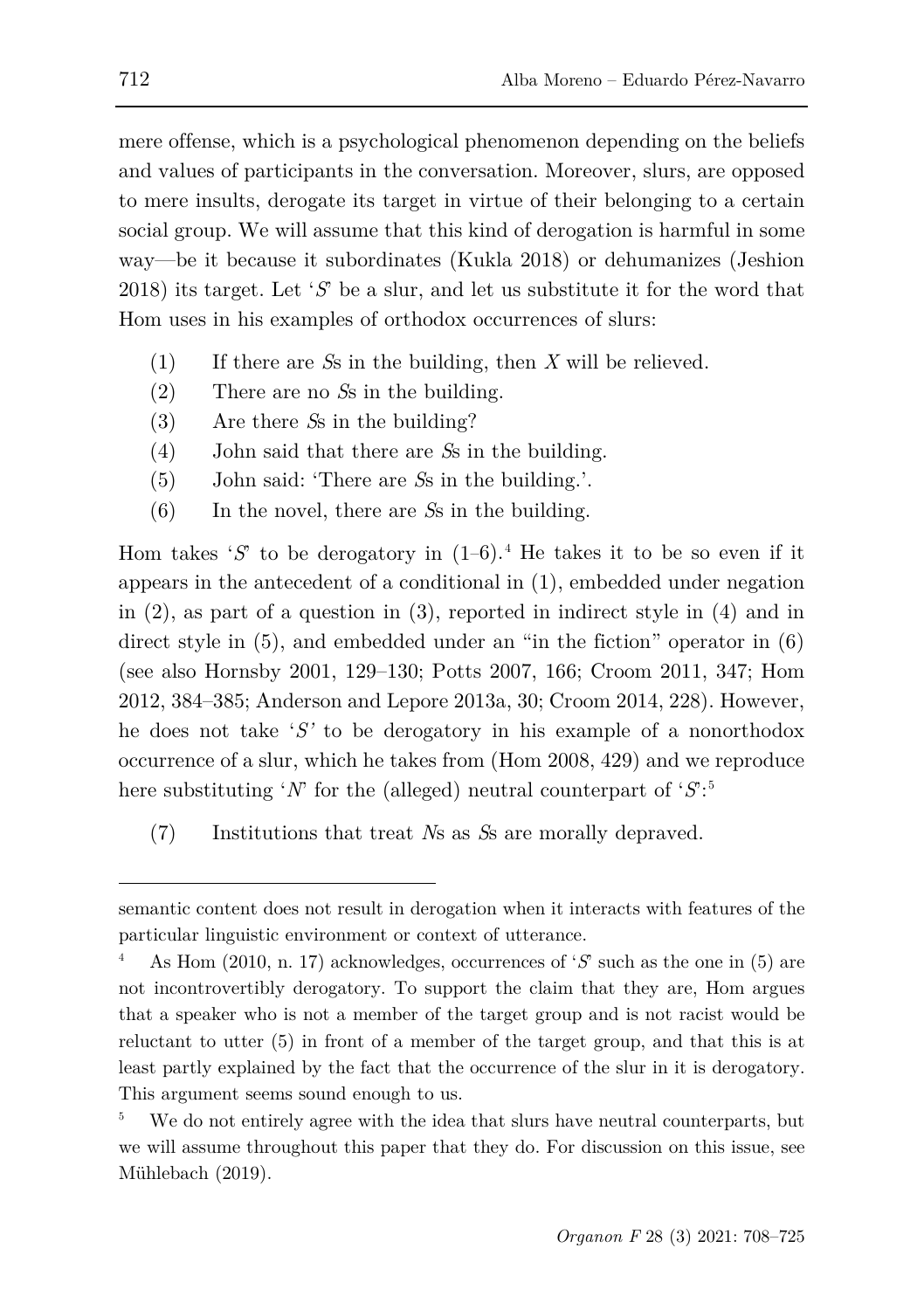Hom takes (7) to contain a nonderogatory occurrence of '*S*'. Note that, in this case,  $\mathcal{S}'$  is not embedded in any of the ways depicted in  $(1-6)$ . In this paper, we will assume that Hom's classification coincides with the intuitions of most speakers. Thus, we will take Hom's diagnosis that (1–6) contain derogatory occurrences of '*S*' and (7) does not as part of our data.

A couple of categories can be distinguished within nonorthodox occurrences of slurs. One of the cases that most readily come to mind is that of appropriated uses of slurs. Appropriated uses of slurs are those that take place when speakers belonging to the target group aim at demarcating the group or fostering solidarity or feelings of belonging (see Bianchi 2014; Cepollaro 2017; Anderson 2018). Speakers who have appropriated a slur can use it to refer to themselves or other members of the group without derogating anyone.

But we can also find occurrences of slurs that are nonorthodox without being instances of appropriation. These have been aptly labeled "nonderogatory, nonappropriated" (NDNA) uses of slurs, an umbrella term for all nonorthodox uses of slurs that are not appropriated (Hom 2008; see also Croom 2011). An example of an NDNA use of a slur (given by Hom 2008, 429) is:

(8) There are lots of *N*s at *Y*, but no *S*s.

(7) would be another example of an NDNA use of a slur.

Appropriated and NDNA uses are both *uses* of slurs, but paradigmatic nonorthodox occurrences of slurs are *mentions* of them. In fact, Hornsby apparently endorses the idea that all nonorthodox occurrences of slurs are at the end of the day cases of mention:

Certainly there are occurrences of derogatory words that are utterly inoffensive: "He is not [an *S*]" can be said in order to reject the derogatory " $[S]$ "; one can convey that " $[S]$ " is not something one calls anyone by saying "There aren't any [*S*s]." But these examples do not count against their uselessness as I mean this, because they are examples in which it is part of the speaker's message that she has no use for the word "[*S*]". We might gloss the two sentences so that the word is mentioned rather than used: "" $[S]$ " is not what he ought to be called"; "" $[S]$ " has no application." (Hornsby 2001, 129)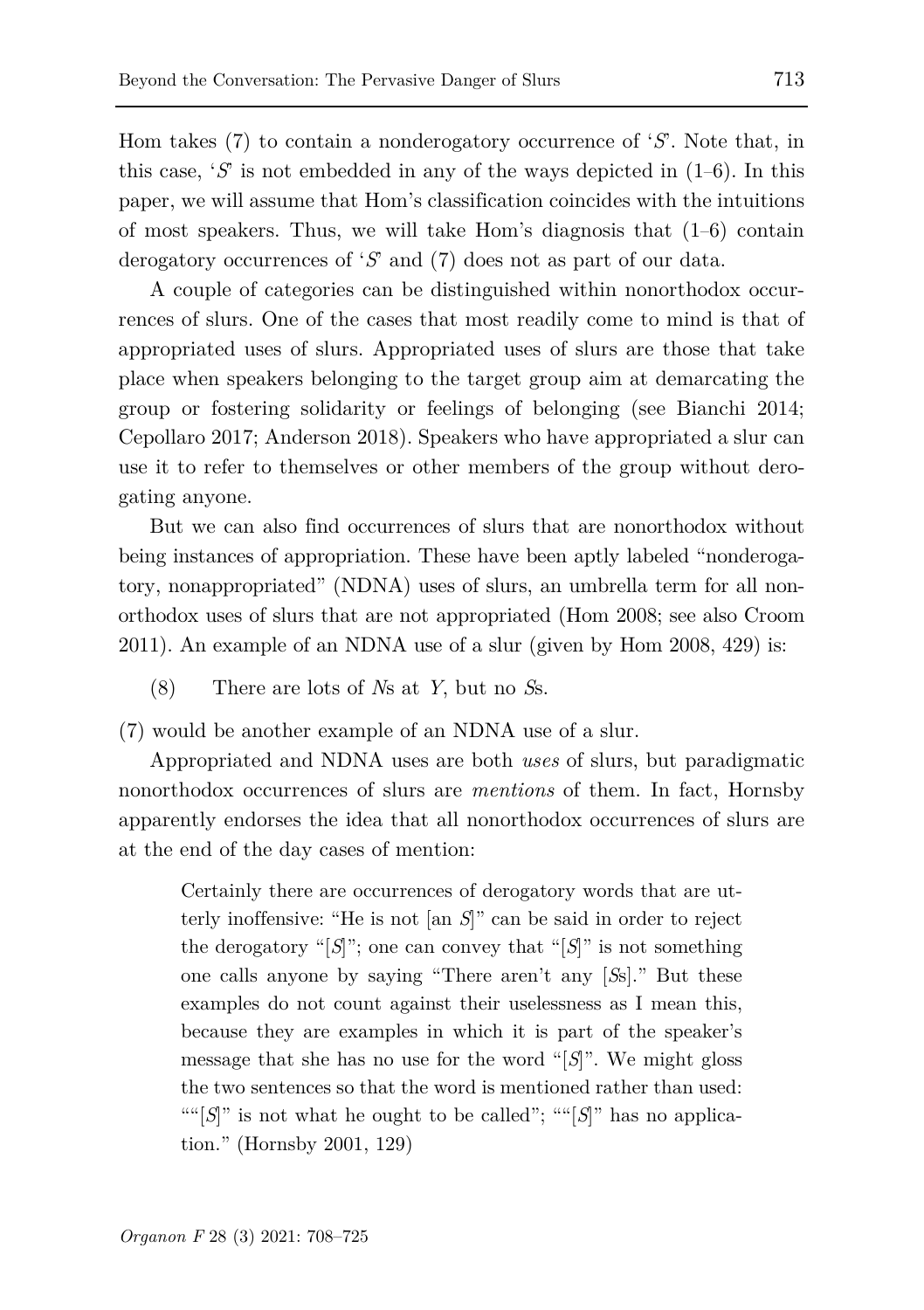Hornsby seems to reduce all cases of nonorthodox occurrences of slurs to cases of mention rather than use. A plausible paraphrase of (7) in which '*S*' is mentioned rather than used would be this:

(9) Institutions that treat *N*s as deserving to be called '*S*s' are morally depraved.

However, we do not think that Hom's distinction between orthodox and nonorthodox occurrences of slurs should coincide with the distinction between use and mention, so that every sentence featuring a nonorthodox occurrence of a slur can be paraphrased as a case of mention. In fact, we do not think that the distinction between orthodox and nonorthodox occurrences of slurs is a *linguistic* distinction, in the sense that a criterion to distinguish the latter from the former can be given just in terms of the form of the sentence used. A sentence in which a slur is used can be derogatory or nonderogatory independently of whether the slur appears in the antecedent of a conditional, embedded under negation, or as part of a question, and the same happens when the slur is merely mentioned.

The relevant factor when distinguishing between orthodox and nonorthodox occurrences of slurs is the context. (1) and (7) are both cases of use, but  $(1)$  is derogatory and  $(7)$  is not.  $(5)$  and  $(9)$  are both cases of mention, but (5) is derogatory and (9) is not. The differences lie in the kind of context that we most plausibly associate with each sentence: (1) is most easily imagined as uttered in a context in which an act of derogation takes place, while (7) tends to make us picture a context in which the speaker is in fact denouncing derogatory practices, and something parallel to this can be said about  $(5)$  and  $(9)$ .

Thus, the difference between orthodox and nonorthodox occurrences of slurs does not lie in the form of the sentence used, but in the context in which they take place. In the next section, we flesh out what exactly distinguishes some contexts from others. However, as we will see, the difference has a limited impact, since it makes nonorthodox occurrences of slurs less dangerous, but not strictly not dangerous.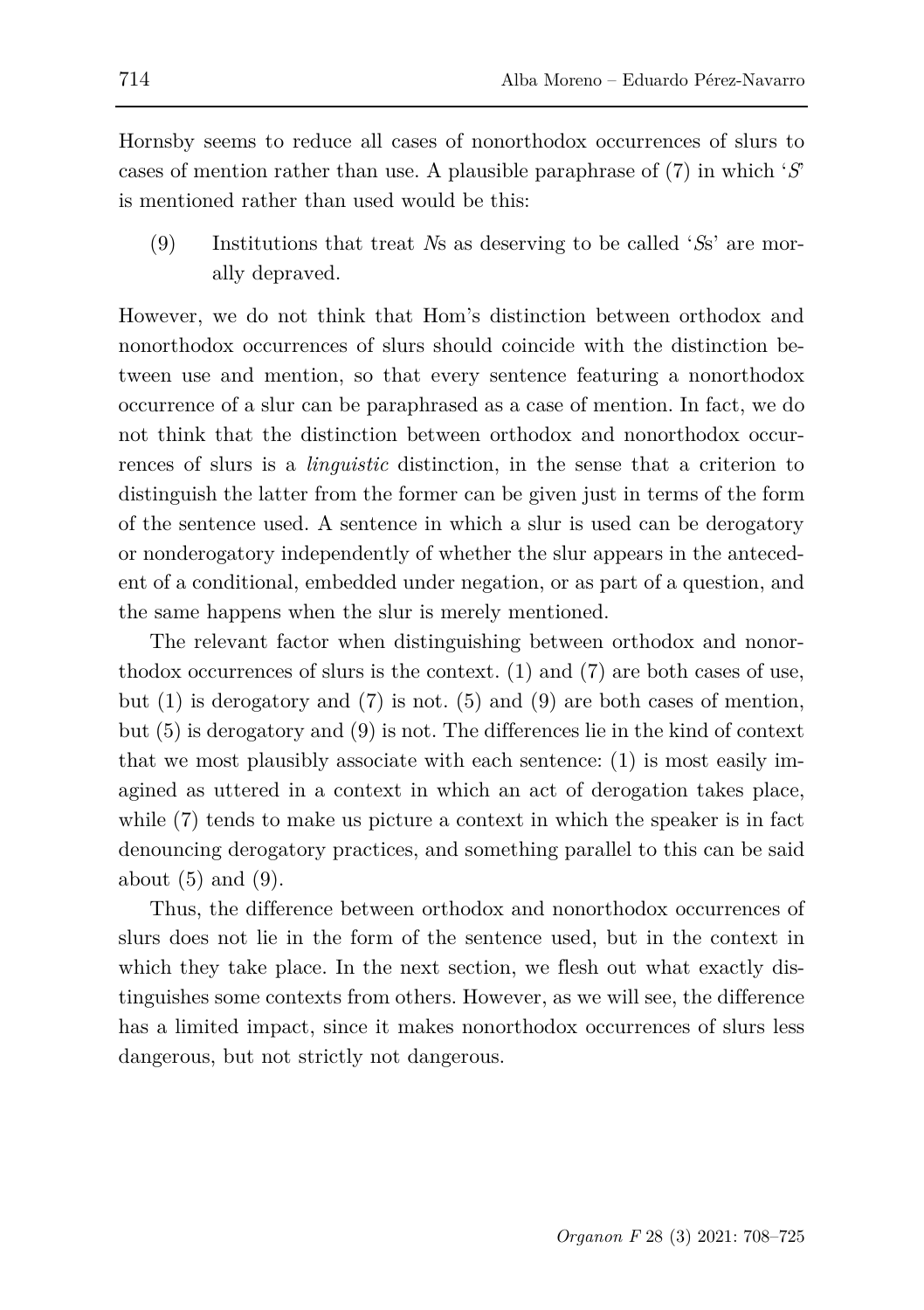## **3. Controlled and uncontrolled contexts**

The upshot of the previous section was that whether an occurrence of a slur is orthodox or nonorthodox depends on the context at which it takes place. In this section, we take a closer look at the kinds of contexts that make an occurrence of a slur orthodox or nonorthodox. In particular, we identify nonorthodox occurrences of slurs with those that can take place in what we call "controlled contexts" and orthodox occurrences of slurs with those that take place in "uncontrolled contexts". However, we will see in section 4 that, even if the distinction between controlled and uncontrolled contexts can help us rank occurrences of slurs according to their derogatory character, part of slurs' power to cause harm is distributed equally across the categories distinguished here.

Communication is a risky business. There are a number of factors that can have an impact on the kind of effect that a given utterance will have, and most of them escape our control. When communicating, we often have to manage without knowing what our audience knows or what their expectations are. Still, even if rare, contexts can be found in which we can predict with reasonable accuracy what the consequences of a given utterance will be. We call these "controlled contexts".<sup>[6](#page-7-0)</sup> When we are talking about utterances including a slur, an example of a controlled context would ideally be a pedagogic one, and another, more contentious one would be that in which a slur is successfully used in an ironic way.

Here is an example of a pedagogic occurrence of a slur. Our son Dani comes home from school and says his friend *Y* says his other friend *X* is an *S*. Later on, we tell Dani he should never say that word again. 'What word?', he says. He has not forgotten it, but honestly cannot recall which one of the words he has pronounced we are forbidding him from saying. We feel forced to pronounce '*S*' in order to make sure he knows what term we are referring to, so we do—we say 'We don't call people '*S*', that's an ugly thing to say.'. We have uttered a slur, even if we have only mentioned

<span id="page-7-0"></span><sup>6</sup> Of course, whether a given context is a controlled one will in many cases not be a settled matter. We leave for further work to offer precise criteria for a context to fall under this label.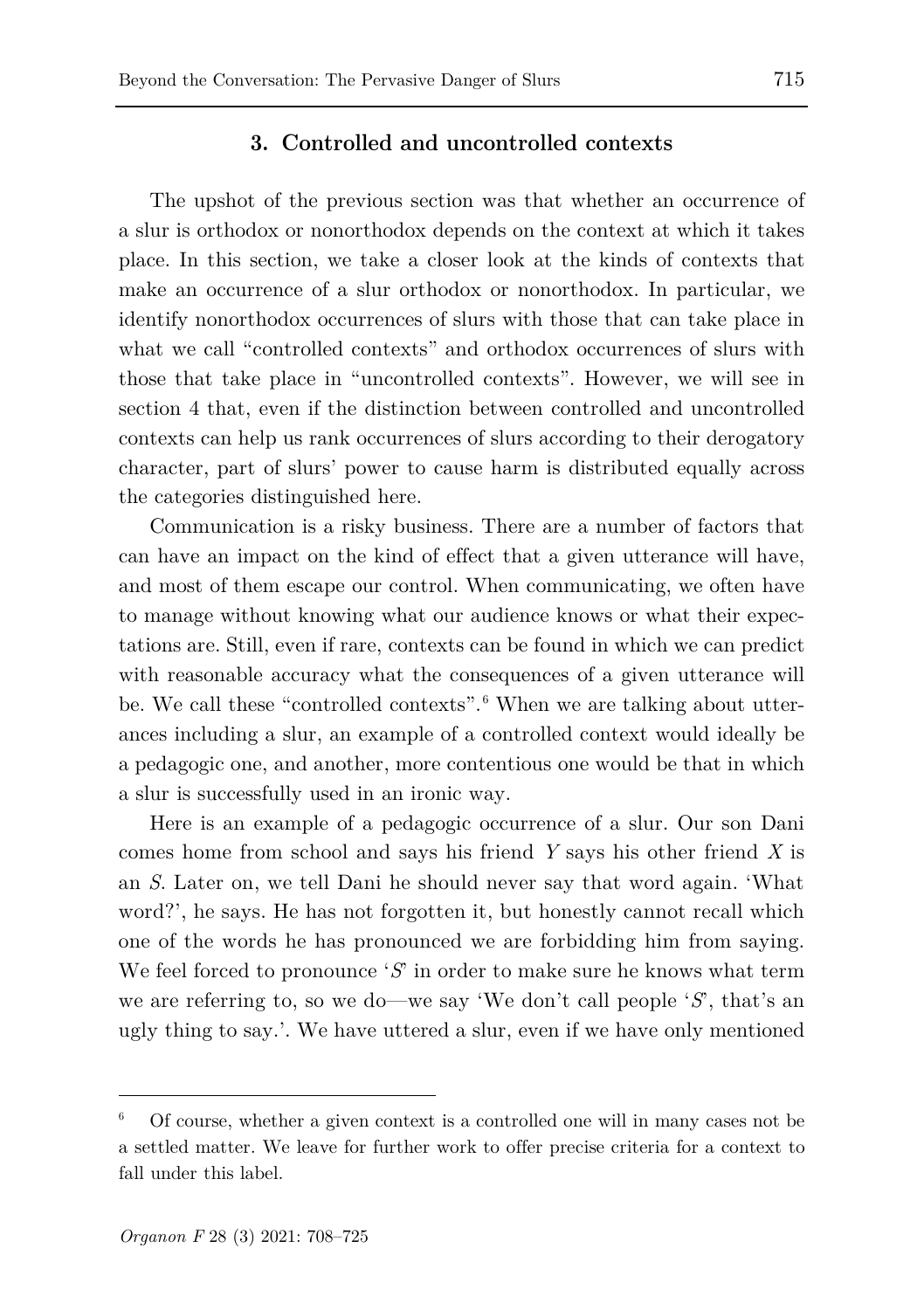it.[7](#page-8-0) But we had no other option, and we can be sure that by doing this we have not insulted anyone—if anything, we have prevented Dani from insulting anyone, even if from unintentionally doing so. We know enough about our own son to guarantee that he has understood that we were not insulting anyone. Here, the occurrence of '*S*' is nonderogatory.

Here is another kind of case in which we can say that the utterance of a slur has taken place in a controlled context. This time, we are not talking about a mere mention of a slur, but about a full-blown use—an ironic use. We are a progressive group of friends who would never as much as mention a slur in front of strangers, much less use it to insult a person on grounds of her belonging to a given group. However, we find fun in imitating bigots' mannerisms, and enjoy inner jokes that include ironic uses of '*S*'. We are completely sure that all our friends in the group share our sensibility, and that none of them will take us to aim at insulting anyone. We think it is intuitive to take occurrences of slurs such as these to be nonderogatory, whatever the form of the sentences in which they appear.

Other nonderogatory uses of slurs that have recently been described are referential (Anderson 2018) and identificatory (Zeman 2021) uses. Referential uses take place when members of the target group use a slur to address other members without any intention to appropriate the term, while identificatory uses take place when they simply take the word to be the one that refers to the group they take themselves to belong to. We take these uses to take place in controlled contexts too, as the speaker's group membership is salient enough for her to be confident that the audience will understand that she did not mean to insult, just like happened in Dani's case.

If controlled contexts are those in which we can be sure about the other participants' knowledge and expectations, almost all contexts in which we can find ourselves are uncontrolled ones. It is difficult to know anyone as

<span id="page-8-0"></span>It could be argued that pedagogic contexts not only allow for nonderogatory *mentions* of slurs, but also for nonderogatory *uses* of them. For instance, someone might claim, we could have also said to Dani 'There are no *S*s, only *N*s.'. However, we find it hard to see this sentence as nonderogatory—the fact that the speaker has seen the need to categorize Dani's friend as belonging to the target group, even if in a supposedly neutral way, makes the sentence problematic. See again Mühlebach (2019).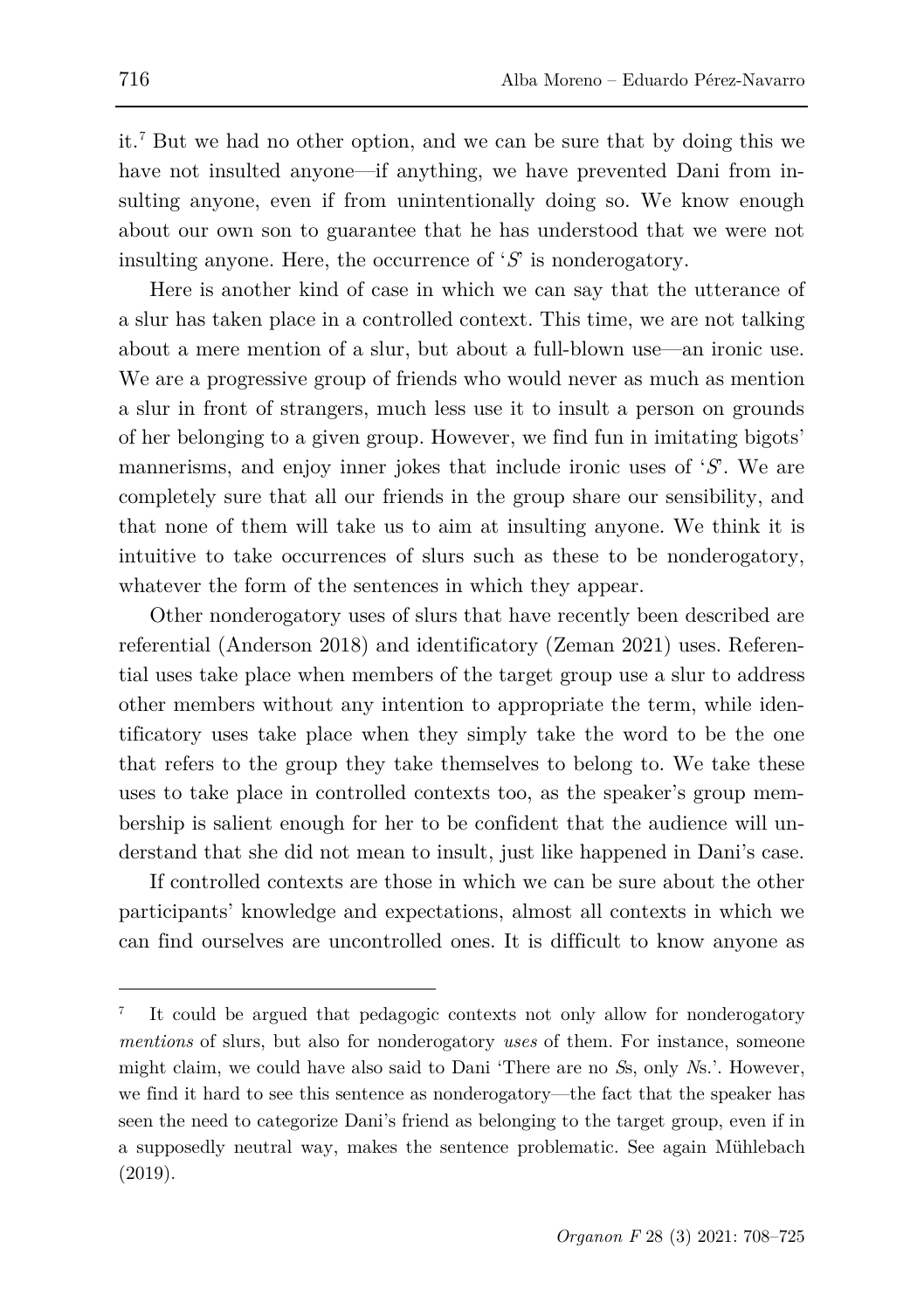well as we know our own children or our closest friends, and in many cases we hardly have any relevant information about our audience. Consider our daily interactions with strangers, and the limiting case of the completely uncontrolled context in which public communication takes place. When we utter a slur in an uncontrolled context, our audience has every reason to attribute to us a negative attitude toward a given group, and we cannot reasonably expect not to be attributed such an attitude, which is what, in an intuitive sense, means to derogate (see section 2). Thus, in uncontrolled contexts, which are most of the contexts, occurrences of slurs are derogatory.

As advanced before, it lies beyond the scope of this paper to offer an explanation of exactly how slurs derogate when uttered in an uncontrolled context. There are a number of proposals in the market that aim at accounting for this fact. Some of these views rely on specifically derogatory content that is part of what is said (Hom 2008, 2010, 2012; Hom and May 2013), conventionally implicated (Potts 2007; Copp 2009; Williamson 2009; McCready 2010; Whiting 2013), or presupposed (Macià 2002; Schlenker 2007; Cepollaro and Stojanovic 2016; Marques and García-Carpintero 2020). Some of them, by contrast, explain the derogatory character of slurs without appealing to specifically derogatory content (Anderson and Lepore 2013a, 2013b). At any rate, these are all different ways of accounting for the widely held intuition that, in most of the cases, occurrences of slurs are derogatory.

A plausible objection is that slurs can occur in a derogatory way in controlled contexts too. I may know exactly what the reaction of the audience to my utterance of a slur will be, and know this reaction to be one that will precisely result in derogation. In this case, the occurrence of the slur will be derogatory even if it takes place in a controlled context. Note, however, that what distinguishes controlled and uncontrolled contexts is that occurrences of slurs in the former *can* be nonderogatory, not that they will always be so.

Another plausible objection, mirroring the one above, is the following. In uncontrolled contexts, we cannot be sure that the uptake of our utterance will fail to derogate, but this does not mean that it will derogate. It may happen that, just by chance, every single member of the audience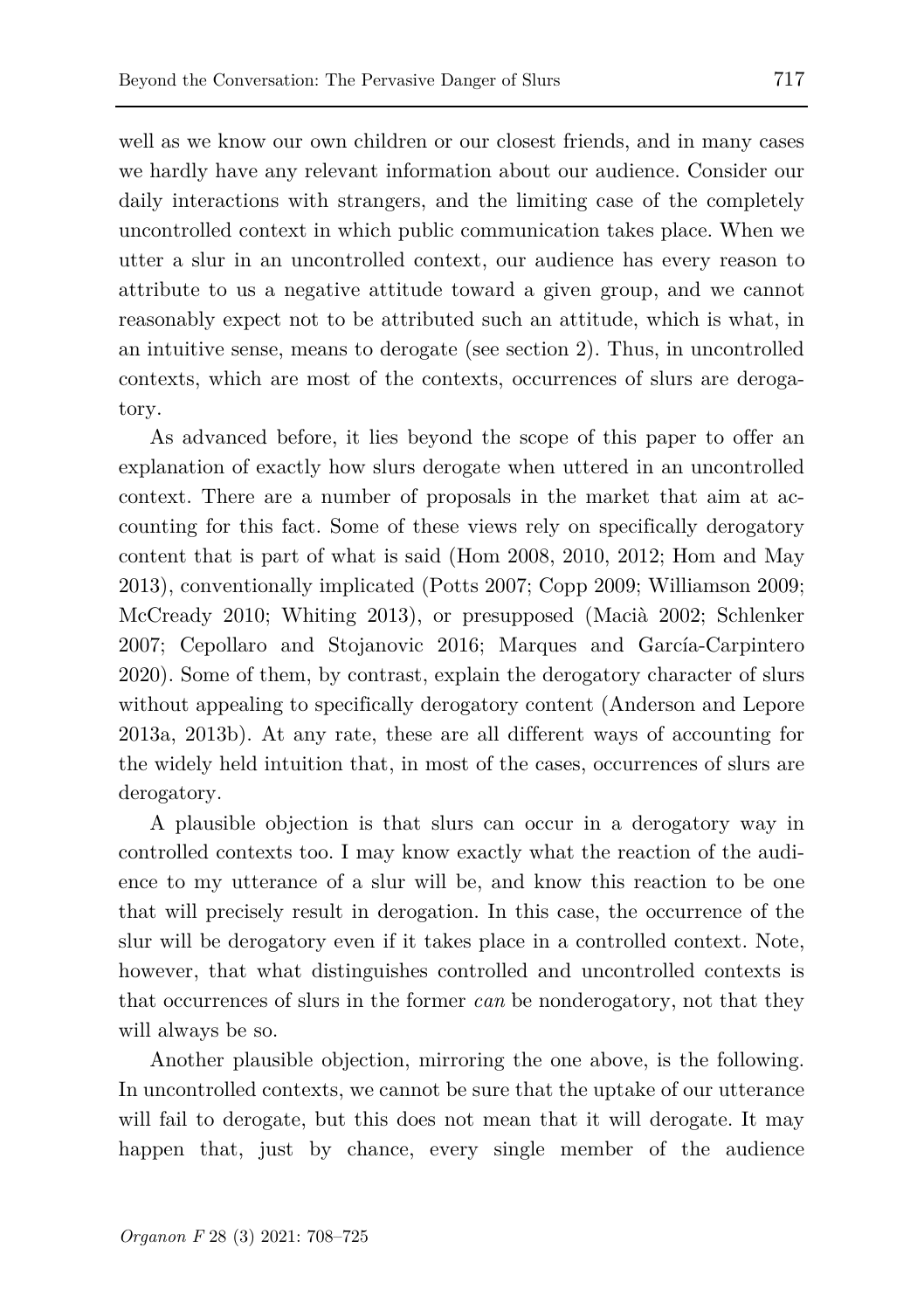understands the occurrence of the slur as nonderogatory, even if we are not able to predict that this will be the case. For instance, all bystanders who hear Dani utter a slur could assume that he does not know what the word means.[8](#page-10-0) Note, however, that we have characterized uncontrolled contexts as those in which hearers have *every reason* to attribute to us a negative attitude toward the target group, which we cannot in turn *reasonably* expect not to be attributed to us. In this case, the audience can refuse to attribute the negative attitude to us. However, inasmuch as they would be warranted in so doing, our utterance can be taken to be derogatory.

Of course, what counts as good reason is a highly context-dependent issue, and some contexts might make it reasonable not to attribute a negative attitude to the speaker. This may be the case, for instance, when the audience knows that the speaker is a decent person. Note, however, that this will only be warranted if the audience knows not only that the speaker is a decent person, but also that the speaker is aware that this is publicly known. In this case, the audience will have reason to believe that the utterance is not derogatory, but we will no longer be facing an uncontrolled context. If the relevant piece of public knowledge is missing, as should happen in an uncontrolled context, and the speaker still chooses to utter the slur, the audience can legitimately conclude that she is comfortable with being attributed a negative attitude.

This idea that, in uncontrolled contexts, it is reasonable to attribute the utterer of a slur a negative attitude toward the target group no matter what her actual attitudes are is similar to one that has been defended by Lasersohn (2007). This idea is a key component in Lasersohn's explanation of the hyperprojectivity of slurs' derogatory content. Hyperprojectivity is the phenomenon whereby the derogatory content of slurs is able, in many occasions, to survive in grammatical constructions that would usually block presuppositional content. Lasersohn defends that this fact is compatible with a presuppositional account of slurs by providing the following explanation. According to Lasersohn, slurs are emotionally charged terms, so uttering them entails a social risk. Lasersohn believes that speakers are aware of the social burden of slurs, and this is the main reason why most

<span id="page-10-0"></span><sup>8</sup> Thanks to an anonymous reviewer for *Organon F* for suggesting this objection to us.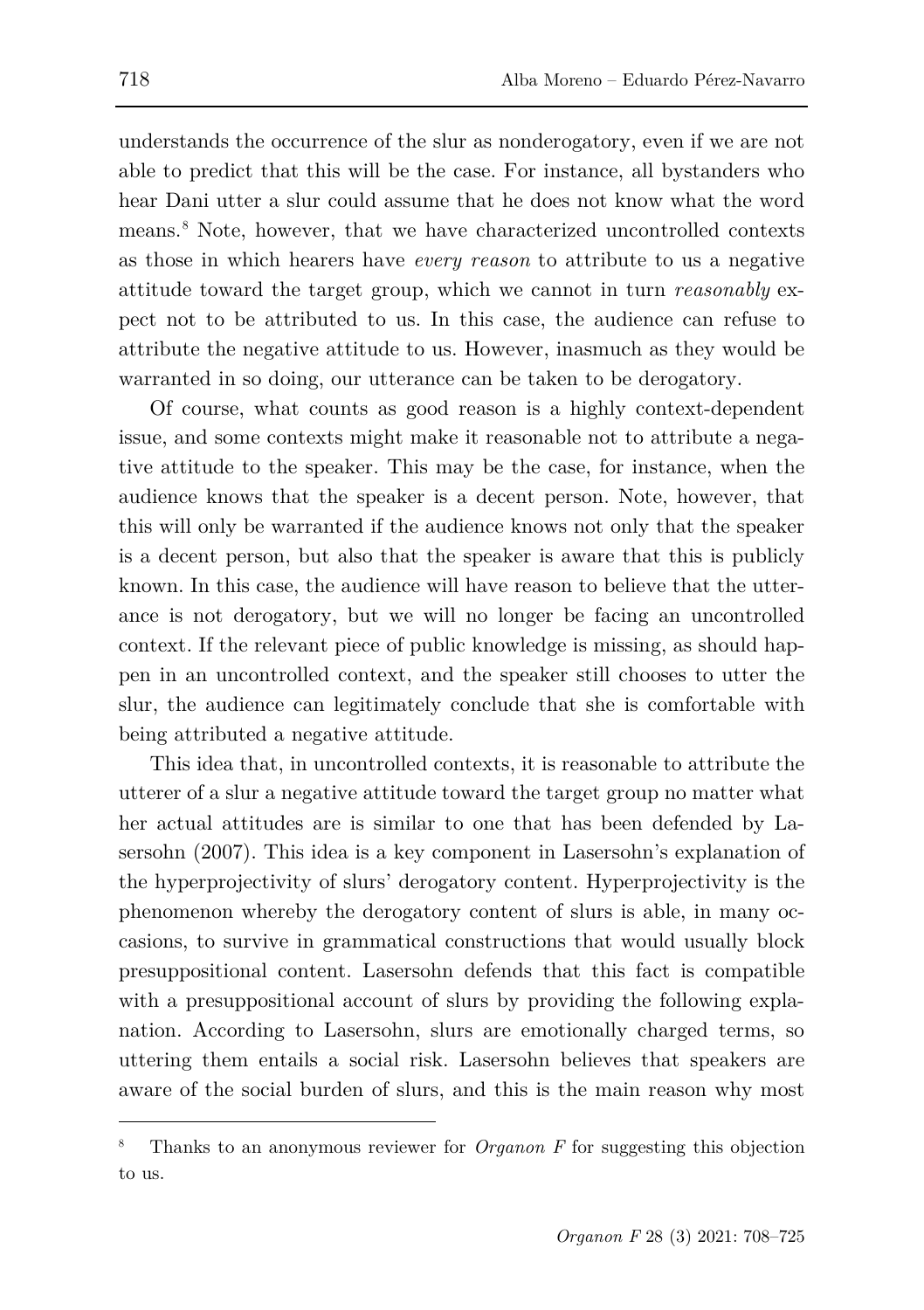speakers avoid uttering slurs—because, whatever their particular attitudes, they are aware that they can reasonably be attributed bigotry. Precisely because of this, when a speaker does utter a slur, it makes sense to think that she is comfortable with being identified as a bigot, and this is how the derogatory content of the slur projects where most presupposed content does not (Lasersohn 2007, 228). Like Lasersohn, we think that, if a speaker utters a slur in an uncontrolled context in which it is even merely possible that someone understands the occurrence of the slur as derogatory, it makes sense to take the speaker to be comfortable with this possibility, and thus to take the occurrence to be actually derogatory.

# **4. The normalizing potential of slurs**

We have seen that slurs are derogatory in uncontrolled contexts, but not in controlled contexts such as pedagogic and ironic ones. Still, no matter how carefully we arrange the current context to make sure that the utterance of a slur does not have the kind of effect we want to avoid, it will facilitate ulterior occurrences of the term. In particular, it will make the slur more likely to appear in uncontrolled contexts in which the utterance of the slur is derogatory. In this section, we explore how this could be the case with the two kinds of occurrences of slurs that we presented in the previous section—pedagogic mentions and ironic uses of slurs. If even the apparently most "innocent" occurrences of slurs, such as those that take place in pedagogic contexts, are potentially harmful, it is natural to conclude that *all* occurrences of slurs are potentially harmful.

Let us start with the irony case. Remember that, in this case, we are a progressive group of friends who enjoy using slurs in an ironic way to make fun of bigots. However, we have ironically used '*S*' in our friend group so many times that we have deprived it of its forbidden character—it no longer makes us uncomfortable to hear the word, which makes its utterance in uncontrolled contexts more likely now. This nonderogatory use of a slur thus normalizes derogatory occurrences of the word, and is potentially harmful in this sense. Of course, our friend group could be careful enough not to let uses of slurs slip out of the controlled context. This is why ironic uses of slurs such as these are not harmful *tout court*, but potentially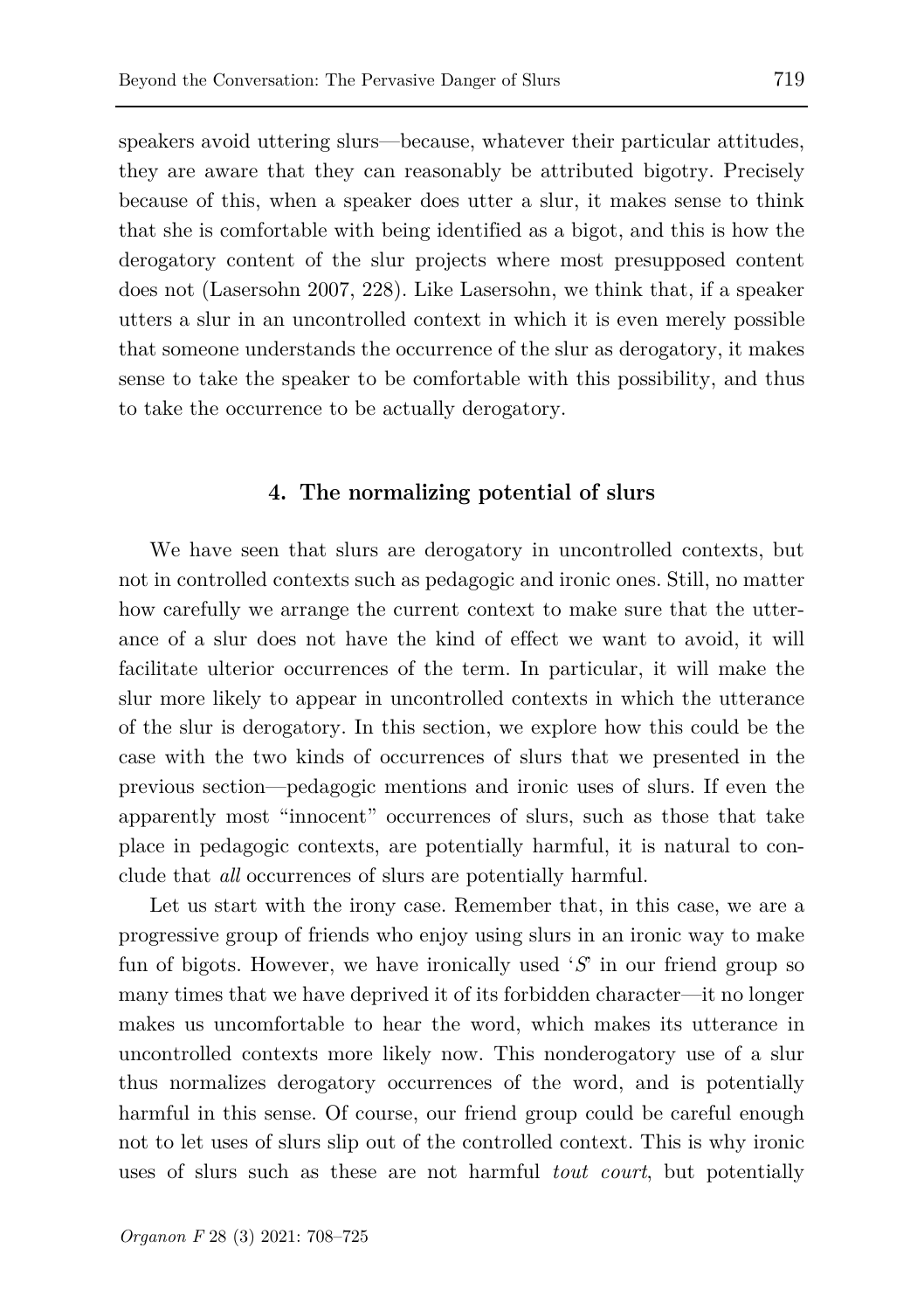harmful. But, since potential harm implies actual danger, these uses are dangerous *tout court*.

Now, take the example involving a pedagogic mention of a slur, also described in the previous section. Remember that, in this case, we feel forced to utter the word '*S*' in order to make our son Dani aware that he should not call anyone an *S*. However, we have taught Dani what '*S*' means, thus giving him the tools to use the word to insult if he wants to do so at some point. Note that, at least in this case, the risk that Dani grows up to use '*S*' as an insult may be worth it: as we will see, preventing an actual risk may be preferable to preventing a virtual one. In this sense, this case might strike us as clearer than the previous one. The normalizing potential is similar in both cases, though. The difference is that, in the pedagogic case, it is clearer how the benefits could outweigh the potential harm. In the irony case, all we have on the positive side is the fun we have with our friends. Referential and identificatory uses of slurs are closer to pedagogic mentions than to ironic uses in this respect. Like with pedagogic mentions, however, there is still the risk that these uses facilitate ulterior occurrences of the term in contexts in which the group membership of the speaker, although salient, does not make the audience understand such occurrences as nonderogatory because the speaker does not belong to the target group. Hence, the moral here is that we may have full control over the present context, but we do not have control over all possible future contexts. Thus, slurs always have normalizing potential. The slur might not be problematic in the context at which it is uttered, but it may reveal itself to be so as we look beyond the original conversation and consider other exchanges that might be facilitated by the original utterance. We take something to be dangerous whenever it *may* cause harm, even if it does not actually do so. Insofar as occurrences of slurs are always potentially harmful, therefore, we take them to be always dangerous.

As we said in the introduction to this paper, our idea that even nonderogatory occurrences of slurs can be harmful should not suffice to classify us as *prohibitionists* (see Anderson and Lepore 2013a, 2013b; see also Cepollaro, Sulpizio and Bianchi 2019, 33)—we do not think utterances of a slur should be forbidden *tout court*. We think there are some practical consequences to the categorization of some uses of slurs as appropriated or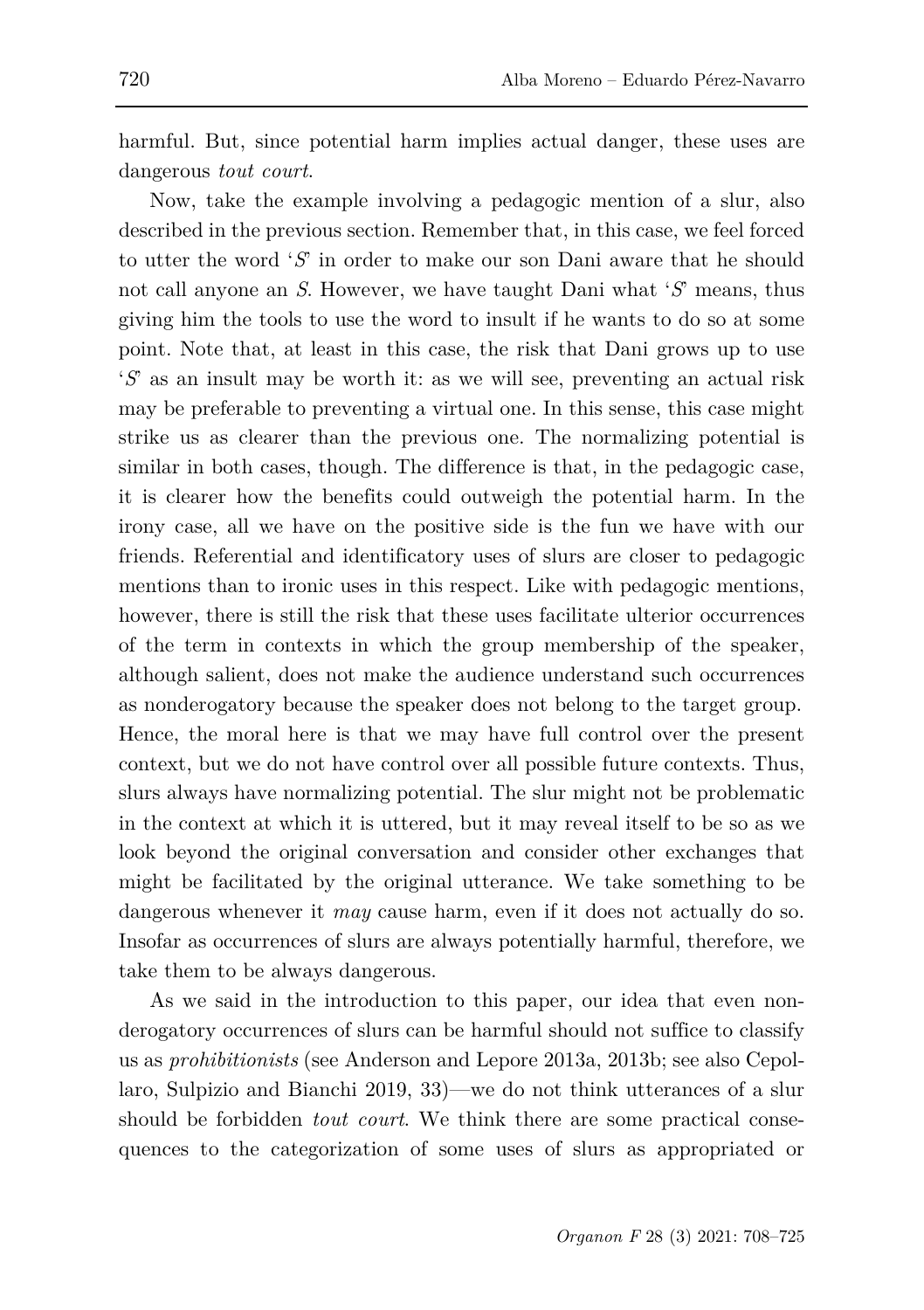NDNA, and that the distinction between use and mention has practical consequences when it comes to slurs too. It may be permissible to mention a slur in certain contexts, just like it may be permissible to make an appropriated or an NDNA use of a slur. This marks a difference between these occurrences of slurs and their full-blown, derogatory uses. But we should be aware that these practices come with a moral cost too. The price may be worth paying, of course. It just misrepresents our moral life to assume that it consists in choosing the only permissible thing to do in each case; rather, we assess the moral costs and benefits of each course of action, decide what weight to give to each, and act in consequence.<sup>[9](#page-13-0)</sup> The moral benefits of performing a certain utterance of a slur might outweigh the pervasive moral cost we have described, and so it might be worth it to utter the slur.

As we also advanced in the introduction to this paper, the stance that merely mentioning a slur, as we do in the pedagogic case, can be reprehensible too has been defended before us. Herbert (ms.) argues that the practice of offering examples of slurs, which is widespread in philosophy, may cause harm just like using them does. To conclude this, she relies on empirical evidence found by Carnaghi and Maass (2008) and Fasoli, Paladino, Carnaghi, Jetten, Bastian and Bain (2015) that it is mere exposure to a slur, rather than specifically exposure to *uses* of a slur, that triggers negative implicit associations concerning the target group. The question that Herbert asks herself (is it morally permissible to mention a slur?) is precisely one of those we have set ourselves to answer in this paper, and the reply she offers is akin to ours—a refusal to give a context-independent answer, together with an invitation to be extremely careful when deciding whether to mention a slur. However, there are some differences between Herbert's work and ours that we think make this paper a worthy contribution to the debate.

First, Herbert's work focuses on mentions of slurs, while ours also covers some of their uses, such as ironic ones. Of course, this does not mean that Herbert's point applies only to mention. The way her argument goes, mentions of slurs are potentially harmful just in virtue of their being *occurrences* of slurs, so her conclusion should apply to any occurrence of these words, including uses in general and ironic uses in particular. But, while most of

<span id="page-13-0"></span><sup>9</sup> For a really insightful guide on what particular factors to consider when deciding whether a slur is worth mentioning, see Herbert (ms.).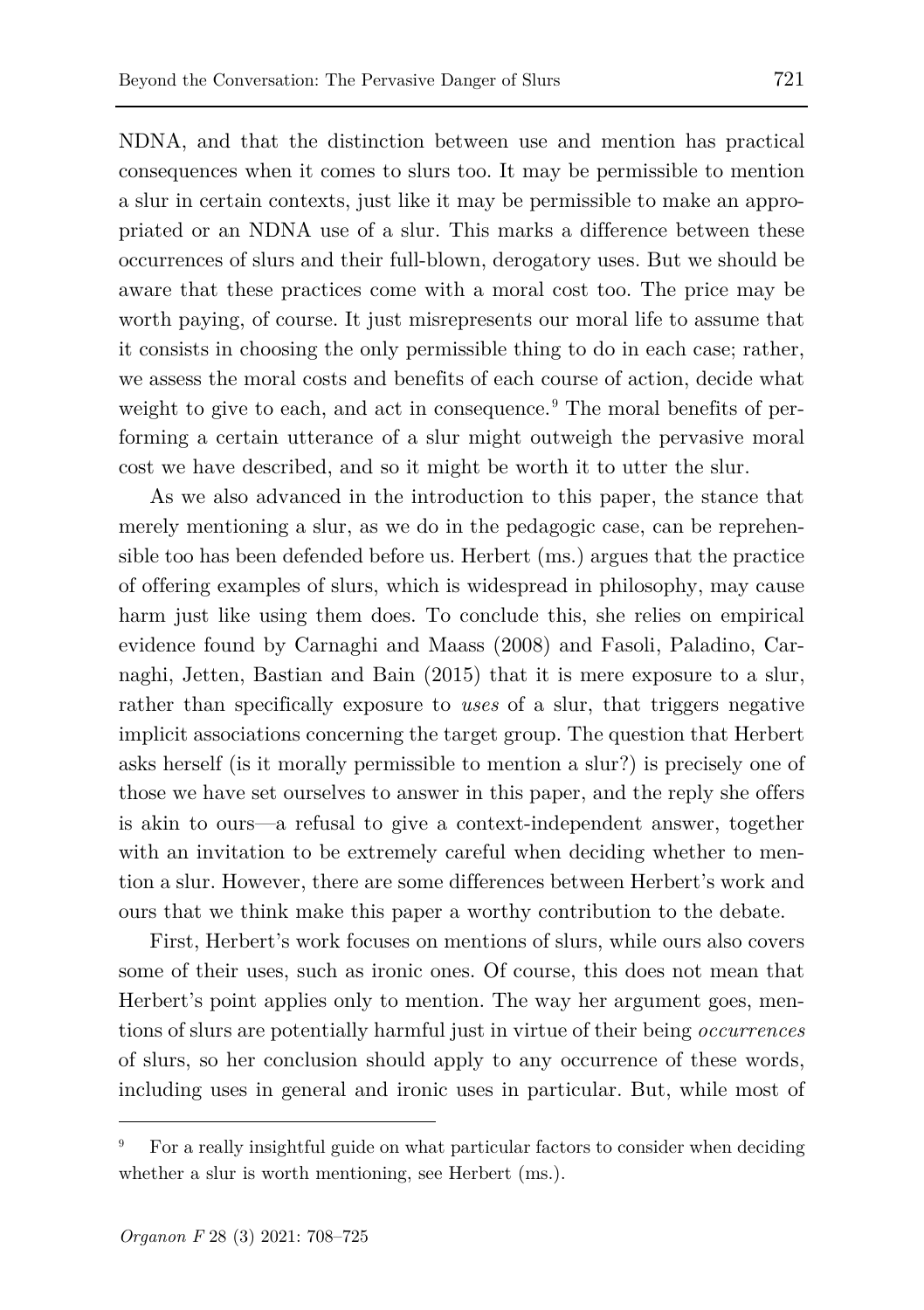the discussion in Herbert's paper concerns mentions of slurs in academic and journalistic environments, ours concerns ironic uses and mentions of slurs in *pedagogic* contexts.

Second, our explanation of how these occurrences of slurs can end up being harmful is more general than Herbert's. While she relies on implicit associations, our argument is compatible with different proposals as to what mechanism accounts for the pernicious effects that uttering a slur may have, possibly including the appearance of implicit associations like the ones described by Herbert. If (contrarily to the evidence we now have) occurrences of slurs turned out not to elicit implicit associations *per se*, our work would still provide a schema that could be completed with an alternative mechanism.

# **5. Concluding remarks**

In this paper, we have argued that the mere utterance of a slur has a certain kind of impact—it normalizes further occurrences of the word. This is so even in those cases in which the slur does not derogate anyone. Nothing prevents the slur from being used in a derogatory way in the ulterior occurrences normalized by these ones, so even nonderogatory occurrences make it more likely for derogation to take place at some point in the future.

Our proposal has consequences for philosophical practice as we know it. Our point is that mentions of slurs in academic papers are potentially harmful too: even if, not being used, they are not derogatory, they facilitate ulterior occurrences of the slur in question too. Of course, not all philosophers are comfortable with mentioning slurs even if they take it to be necessary. Rebecca Kukla, for instance, says:

By flagging that I will be mentioning slurs and reminding the reader that even the mention of slurs can harm, I hope to frame these mentions in a way that allows readers to be conscious of such effects and to try to minimize it. I also use scare quotes around the slurs throughout, to help avoid normalizing them as part of everyday speech, and in the hope of marking them at the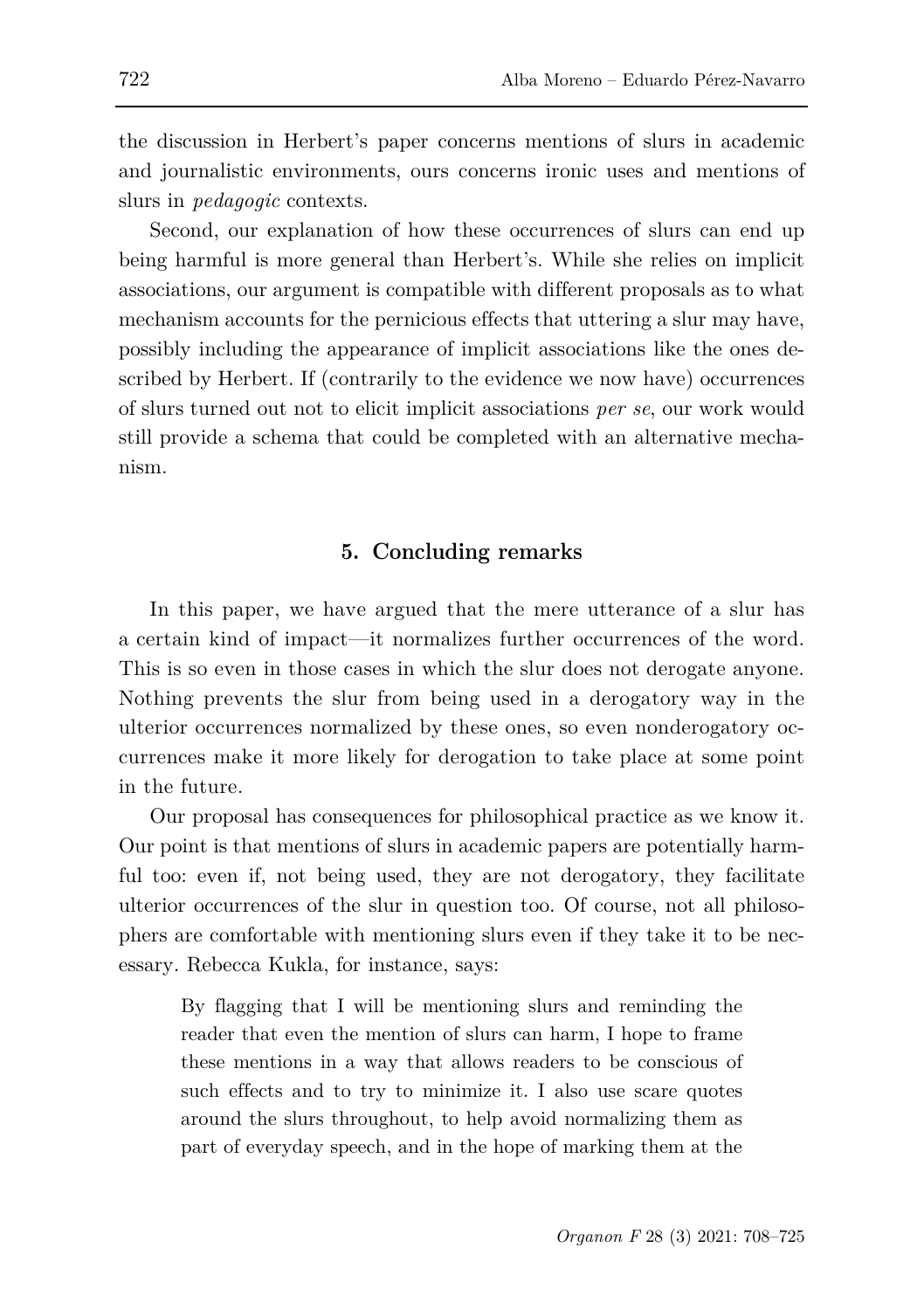visual level as problematic terms that I am not uttering in my own voice and that are not to be taken for granted as readable. (Kukla 2018, 24)

We do not think the use of scare quotes blocks normalization, but again, this does not mean that Kukla's mentions of slurs are necessarily unjustified. The moral cost might be worth assuming in this case. We keep our doubts, however, that it is worth assuming in cases in which more examples than the strictly necessary are given.

We do not think that a criterion can be found by which certain occurrences of a slur should be allowed, but by the same token we do not think that there is a criterion that forbids the rest of occurrences *tout court*. Our point is that uttering a slur always comes at a moral cost, and it is the responsibility of the speaker, or the philosopher who writes a paper on slurs, to assess such cost and decide whether it is worth it to mention a word to explain to a child that it should never be used or to give one more example of a slur in a paper addressed to an audience that is assumed to know what slurs are.

#### **Acknowledgments**

This paper has been funded by the Spanish Ministry of Science and Innovation under the research project "Disagreement in Attitudes: Normativity, Affective Polarization and Disagreement" (PID2019-109764RB-I00), by the Regional Government of Andalusia under the research projects "Public Disagreements, Affective Polarization and Immigration in Andalusia" (B-HUM-459- UGR18) and "The Inferential Identification of Propositions: A Reconsideration of Classical Dichotomies in Metaphysics, Semantics and Pragmatics" (P18-FR-2907), and by the University of Granada under a "Contrato Puente" fellowship and the excellence unit FiloLab-UGR (UCE. PPP2017.04). The authors would also like to thank Alex Davies, María José Frápolli, Andrés Soria, Neftalí Villanueva, Dan Zeman, and two anonymous reviewers for *Organon F*, as well as audiences at EvalLang-2019, FiloLab International Summer School 2019, Epistemological and Cognitive Analyses of Cognition, Beliefs and Knowledge, and the IX Meeting of the Spanish Society for Analytic Philosophy, for their helpful comments and suggestions.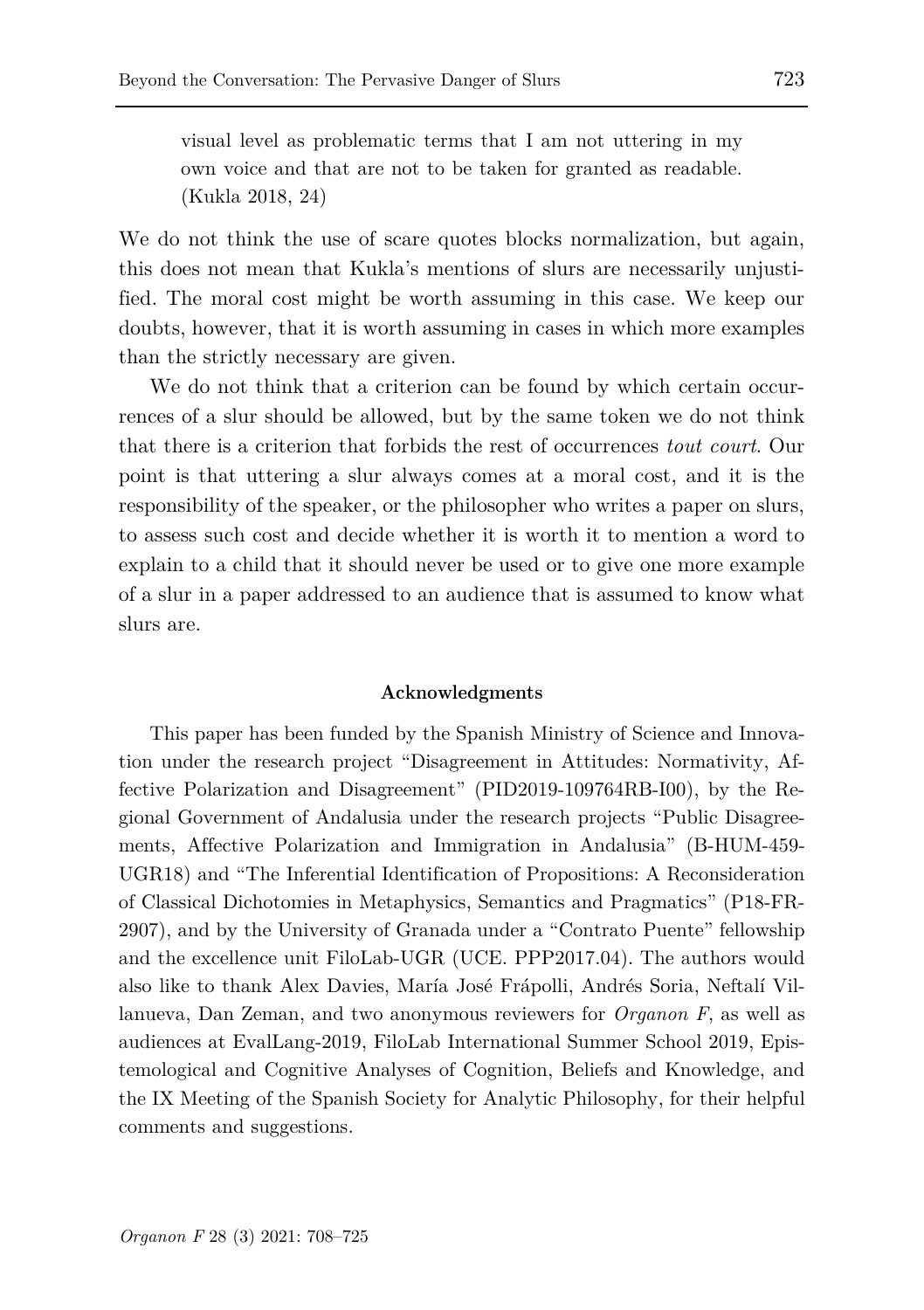#### **References**

- Anderson, Luvell. 2018. "Calling, Addressing, and Appropriation." In *Bad Words: Philosophical Perspectives on Slurs*, edited by David Sosa, 6–28. Oxford: Oxford University Press.<https://doi.org/10.1093/oso/9780198758655.003.0002>
- Anderson, Luvell, and Ernie Lepore. 2013a. "Slurring Words." *Noûs* 47 (1): 25–48. <https://doi.org/10.1111/j.1468-0068.2010.00820.x>
- Anderson, Luvell. 2013b. "What Did You Call Me? Slurs as Prohibited Words." *Analytic Philosophy* 54 (3): 350–63. <https://doi.org/10.1111/phib.12023>
- Bianchi, Claudia. 2014. "Slurs and Appropriation: An Echoic Account." *Journal of Pragmatics* (66): 35–44. <https://doi.org/10.1016/j.pragma.2014.02.009>
- Carnaghi, Andrea, and Anne Maass. 2008. "Derogatory Language in Intergroup Context: Are "Gay" and "Fag" Synonymous?" In *Stereotype Dynamics: Language-Based Approaches to the Formation, Maintenance, and Transformation of Stereotypes*, edited by Yoshihisa Kashima, Klaus Fiedler, and Peter Freytag, 117–34. New York: Lawrence Erlbaum Associates.
- Cepollaro, Bianca. 2017. "Slurs as the Shortcut of Discrimination." *Rivista di Estetica* (64): 53–65. <https://doi.org/10.4000/estetica.2063>
- Cepollaro, Bianca, and Isidora Stojanovic. 2016. "Hybrid Evaluatives: In Defense of a Presuppositional Account." *Grazer Philosophische Studien* 93 (3): 458–88. <https://doi.org/10.1163/18756735-09303007>
- Cepollaro, Bianca, Simone Sulpizio, and Claudia Bianchi. 2019. "How Bad Is It to Report a Slur? An Empirical Investigation." *Journal of Pragmatics* (146): 32– 42. <https://doi.org/10.1016/j.pragma.2019.03.012>
- Copp, David. 2009. "Realist-Expressivism and Conventional Implicature." *Oxford Studies in Metaethics* 4: 167–202.<https://doi.org/10.1017/S0265052500002880>
- Croom, Adam M. 2011. "Slurs." *Language Sciences* 33 (3): 343–58. <https://doi.org/10.1016/j.langsci.2010.11.005>
- Fasoli, Fabio, Maria Paola Paladino, Andrea Carnaghi, Jolanda Jetten, Brock Bastian, and Paul G. Bain. 2015. "Not "Just Words": Exposure to Homophobic Epithets Leads to Dehumanizing and Physical Distancing from Gay Men." *European Journal of Social Psychology* 46 (2): 237–48. <https://doi.org/10.1002/ejsp.2148>
- Herbert, Cassie. ms. "Talking About Slurs."
- Hom, Christopher. 2008. "The Semantics of Racial Epithets." *The Journal of Philosophy* 105 (8): 416–40.<https://doi.org/10.2307/20620116>
- Hom, Christopher. 2010. "Pejoratives." *Philosophy Compass* 5 (2): 164–85. [https://doi.org/https://doi.org/10.1111/j.1747-9991.2009.00274.x](https://doi.org/https:/doi.org/10.1111/j.1747-9991.2009.00274.x)
- Hom, Christopher. 2012. "A Puzzle About Pejoratives." *Philosophical Studies* 159 (3): 383–405.<https://doi.org/10.1007/s11098-011-9749-7>